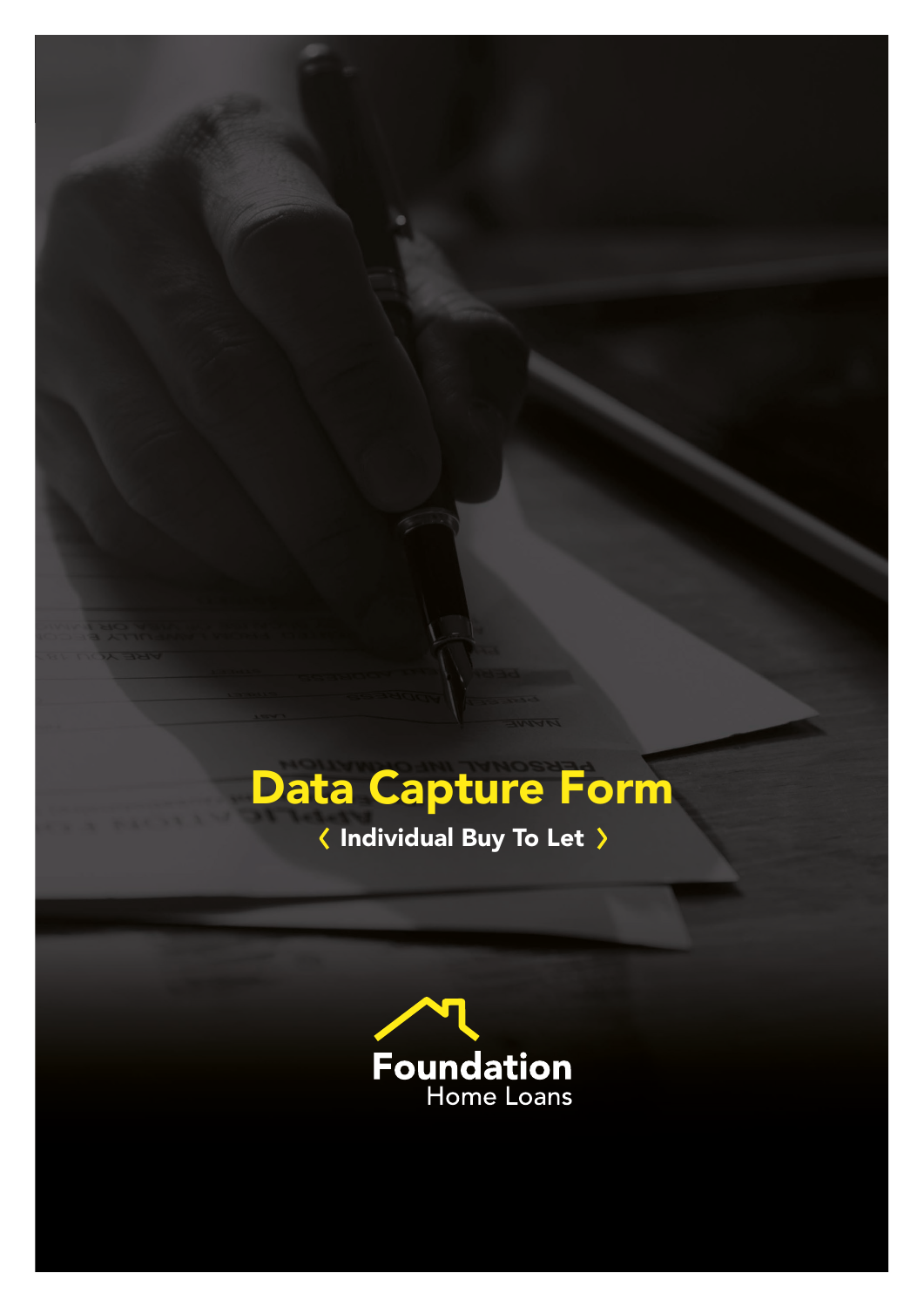

| Application number                 |     |        |
|------------------------------------|-----|--------|
| Product                            |     |        |
| Application fee                    |     |        |
| Valuation fee                      |     |        |
| Arrangement fee<br>(if applicable) | Add | Deduct |

## Introducing broker

| FCA number          |  |
|---------------------|--|
| Contact name        |  |
| Company name        |  |
| Exception reference |  |

## Company Address

| Building/House name |  |
|---------------------|--|
|                     |  |

| Number                                                                    |  |     |           |  |
|---------------------------------------------------------------------------|--|-----|-----------|--|
| Street                                                                    |  |     |           |  |
| District                                                                  |  |     |           |  |
| Town                                                                      |  |     |           |  |
| County                                                                    |  |     |           |  |
| Telephone number                                                          |  |     |           |  |
| Email                                                                     |  |     |           |  |
| Network/Club                                                              |  |     |           |  |
| Is this case introduced on behalf of a<br>Customer Facing Broker/Advisor? |  | Yes | <b>No</b> |  |

| On what basis was this mortgage<br>arranged? | Advised      | Non-Advised      |
|----------------------------------------------|--------------|------------------|
|                                              | Face to face | Non Face to Face |

Advice or information provided by

## Application number Customer Facing Broker/Advisor

FCA number

Contact name

Company name

# Company Address

Telephone number

Email

Broker advice fee

Packager fee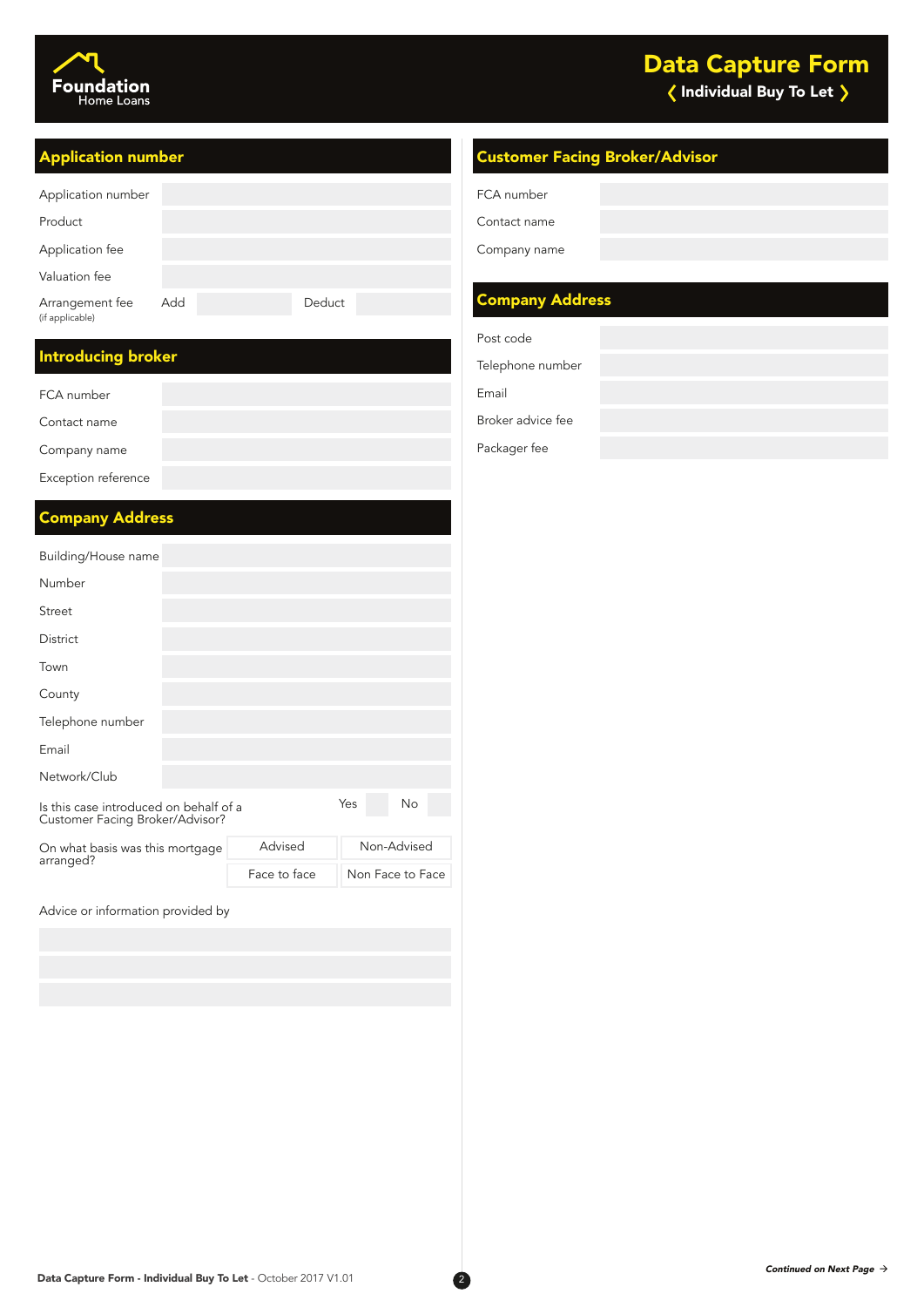

| <b>Applicant 1</b>                                                                                                                                    |      |        | <b>Applicant 2</b>                                                                                                                                    |            |      |        |
|-------------------------------------------------------------------------------------------------------------------------------------------------------|------|--------|-------------------------------------------------------------------------------------------------------------------------------------------------------|------------|------|--------|
| Title                                                                                                                                                 |      |        | Title                                                                                                                                                 |            |      |        |
| First name                                                                                                                                            |      |        | First name                                                                                                                                            |            |      |        |
| Middle name(s)                                                                                                                                        |      |        | Middle name(s)                                                                                                                                        |            |      |        |
| Surname                                                                                                                                               |      |        | Surname                                                                                                                                               |            |      |        |
| Previous name(s)                                                                                                                                      |      |        | Previous name(s)                                                                                                                                      |            |      |        |
| Gender                                                                                                                                                | Male | Female | Gender                                                                                                                                                |            | Male | Female |
| Date of birth<br>dd/mm/yyyy                                                                                                                           |      |        | Date of birth                                                                                                                                         | dd/mm/yyyy |      |        |
| Marital status                                                                                                                                        |      |        | Marital status                                                                                                                                        |            |      |        |
| <b>Additional Information</b>                                                                                                                         |      |        | <b>Additional Information</b>                                                                                                                         |            |      |        |
| Home telephone                                                                                                                                        |      |        | Home telephone                                                                                                                                        |            |      |        |
| Work telephone                                                                                                                                        |      |        | Work telephone                                                                                                                                        |            |      |        |
| Mobile                                                                                                                                                |      |        | Mobile                                                                                                                                                |            |      |        |
| Nationality                                                                                                                                           |      |        | Nationality                                                                                                                                           |            |      |        |
| Email                                                                                                                                                 |      |        | Email                                                                                                                                                 |            |      |        |
| NI. Number                                                                                                                                            |      |        | NI. Number                                                                                                                                            |            |      |        |
| Consent for Direct Marketing?                                                                                                                         | Yes  | No     | Consent for Direct Marketing?                                                                                                                         |            | Yes  | No     |
| Does the applicant have indefinite right<br>to remain in the UK?                                                                                      | Yes  | No     | Does the applicant have indefinite right<br>to remain in the UK?                                                                                      |            | Yes  | No     |
| Is the applicant living in the UK on a spousal<br>visa?                                                                                               | Yes  | No     |                                                                                                                                                       |            |      |        |
| If no, Does the applicant have tier 1 or 2<br>immigration status, been legally resident in UK for 3<br>years and have 25% deposit from own resources? | Yes  | No     | If no, Does the applicant have tier 1 or 2<br>immigration status, been legally resident in UK for 3<br>years and have 25% deposit from own resources? |            | Yes  | No     |
| Does the applicant hold any level of<br>diplomatic immunity?                                                                                          | Yes  | No     | Does the applicant hold any level of<br>diplomatic immunity?                                                                                          |            | Yes  | No     |
| Is the applicant subject to criminal or<br>court proceedings?                                                                                         | Yes  | No     | Is the applicant subject to criminal or<br>court proceedings?                                                                                         |            | Yes  | No     |
| Do you have any convictions that are unspent under<br>the Rehabilitation of Offenders Act (1974)?                                                     | Yes  | No     | Do you have any convictions that are unspent under<br>the Rehabilitation of Offenders Act (1974)?                                                     |            | Yes  | No     |
| Has the applicant been Declined for a<br>mortgage in the last 6 months?                                                                               | Yes  | No     | Has the applicant been Declined for a<br>mortgage in the last 6 months?                                                                               |            | Yes  | No     |
| Has the applicant had a CCJ or defaults in<br>the last 6 years?                                                                                       | Yes  | No     | Has the applicant had a CCJ or defaults in<br>the last 6 years?                                                                                       |            | Yes  | No     |
| Is the applicants salary paid into a UK<br>Bank A/c?                                                                                                  | Yes  | No     | Is the applicants salary paid into a UK<br>Bank A/c?                                                                                                  |            | Yes  | No     |
| Has the applicant been in an IVA or Bankruptcy<br>which was discharged less than 3 years ago or<br>had a property repossessed?                        | Yes  | No     | Has the applicant been in an IVA or Bankruptcy<br>which was discharged less than 3 years ago or<br>had a property repossessed?                        |            | Yes  | No     |
| Current address                                                                                                                                       |      |        | Current address                                                                                                                                       |            |      |        |
| Post code                                                                                                                                             |      |        | Post code                                                                                                                                             |            |      |        |
| Country                                                                                                                                               |      |        | Country                                                                                                                                               |            |      |        |
| Date moved to this address                                                                                                                            |      |        | Date moved to this address                                                                                                                            |            |      |        |
| If applicant has lived at present<br>dd/mm/yyyy                                                                                                       |      |        | If applicant has lived at present                                                                                                                     | dd/mm/yyyy |      |        |
| address for less than 3 years, please<br>provide previous details including<br>dd/mm/yyyy                                                             |      |        | address for less than 3 years, please<br>provide previous details including                                                                           | dd/mm/yyyy |      |        |
| dates for 3 years                                                                                                                                     |      |        | dates for 3 years                                                                                                                                     |            |      |        |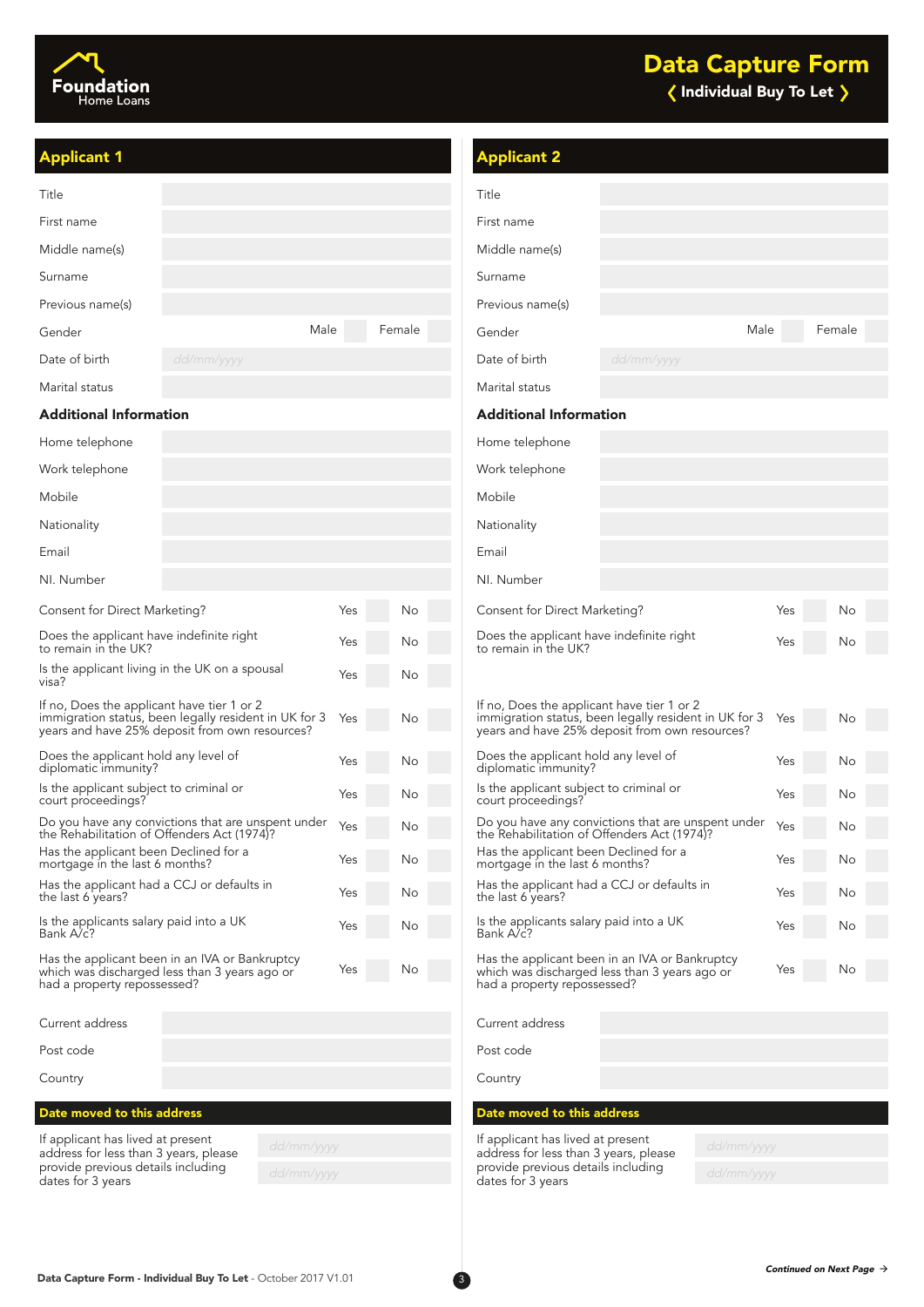

| <b>Bank Details (Personal Account)</b> |                                                 | <b>Bank Details (Personal Account)</b> |       |                                                                      |  |           |
|----------------------------------------|-------------------------------------------------|----------------------------------------|-------|----------------------------------------------------------------------|--|-----------|
| Bank name                              |                                                 |                                        |       | Bank name                                                            |  |           |
| Account number                         |                                                 | Sort code                              |       | Account number                                                       |  | Sort code |
| Account holder name                    |                                                 | Account held for                       | Years | Account holder name                                                  |  | Accour    |
| the Direct Debit?                      | Do you want to use personal account details for | Yes<br>No.                             |       | Do you want to use personal account details for<br>the Direct Debit? |  | Y         |
| <b>Direct Debit Details</b>            |                                                 |                                        |       | <b>Direct Debit Details</b>                                          |  |           |
| Name of account holder                 |                                                 |                                        |       | Name of account holder                                               |  |           |

Sort code

Account number

Name and address off bank/building society

## **Applicant 1** Applicant 2 Applicant 2 Applicant 2 Applicant 2 Applicant 2 Applicant 2 Applicant 2 Applicant 2 Applicant 2 Applicant 2 Applicant 2 Applicant 2 Applicant 2 Applicant 2 Applicant 2 Applicant 2 Applicant 2 Appl

|                           | <b>Bank Details</b> (Personal Account)                               |                  |       |
|---------------------------|----------------------------------------------------------------------|------------------|-------|
|                           | Bank name                                                            |                  |       |
| <sub>rt code</sub>        | Account number                                                       | Sort code        |       |
| Account held for<br>Years | Account holder name                                                  | Account held for | Years |
| Yes<br><b>No</b>          | Do you want to use personal account details for<br>the Direct Debit? | <b>Yes</b>       | No.   |
|                           | <b>Direct Debit Details</b>                                          |                  |       |
|                           | Name of account holder                                               |                  |       |
| <sub>rt code</sub>        | Account number                                                       | Sort code        |       |
|                           | Name and address off bank/building society                           |                  |       |

| <b>Employment status</b>                       |             |                            | <b>Employed</b> | Tick       | <b>Employment status</b>               |                                                |                          | <b>Employed</b> | Tick  |
|------------------------------------------------|-------------|----------------------------|-----------------|------------|----------------------------------------|------------------------------------------------|--------------------------|-----------------|-------|
| Occupation                                     |             |                            |                 |            | Occupation                             |                                                |                          |                 |       |
| Date current employment commenced              |             |                            |                 | dd/mm/yyyy |                                        | Date current employment commenced              |                          | dd/mm/yyyy      |       |
| Is the position permanent?                     |             | Yes                        |                 | No         | Is the position permanent?             |                                                | Yes                      |                 | No    |
| Annual basic gross salary                      |             |                            |                 |            | Annual basic gross salary              |                                                |                          |                 |       |
| Employer's name                                |             |                            |                 |            | Employer's name                        |                                                |                          |                 |       |
| Telephone number                               |             |                            |                 |            | Telephone number                       |                                                |                          |                 |       |
| Percentage shareholding                        |             |                            |                 |            | Percentage shareholding                |                                                |                          |                 |       |
| Post code                                      |             |                            |                 |            | Post code                              |                                                |                          |                 |       |
| Building/House name                            |             |                            |                 |            | Building/House name                    |                                                |                          |                 |       |
| Number                                         |             |                            |                 |            | Number                                 |                                                |                          |                 |       |
| Street                                         |             |                            |                 |            | <b>Street</b>                          |                                                |                          |                 |       |
| District                                       |             |                            |                 |            | District                               |                                                |                          |                 |       |
| Town                                           |             |                            |                 |            | Town                                   |                                                |                          |                 |       |
| County                                         |             |                            |                 |            | County                                 |                                                |                          |                 |       |
| <b>Employment status</b>                       |             | <b>Self Employed</b>       |                 | Tick       | <b>Employment status</b>               |                                                | <b>Self Employed</b>     |                 | Tick  |
| Name of business                               |             |                            |                 |            | Name of business                       |                                                |                          |                 |       |
| Nature of business                             |             |                            |                 |            | Nature of business                     |                                                |                          |                 |       |
| What is your shareholding?                     |             |                            |                 |            | What is your shareholding?             |                                                |                          |                 |       |
| How long has this been owned by the applicant? |             |                            |                 | Years      |                                        | How long has this been owned by the applicant? |                          |                 | Years |
| Date business started                          |             |                            |                 | dd/mm/yyyy | Date business started                  |                                                |                          | dd/mm/yyyy      |       |
| On what basis does<br>applicant trade?         | Sole Trader | Partner                    | Ltd. Co.        |            | On what basis does<br>applicant trade? | Sole Trader                                    | Partner                  | Ltd. Co.        |       |
| Limited company registration number            |             |                            |                 |            | Limited company registration number    |                                                |                          |                 |       |
| Financial year end                             |             |                            |                 | dd/mm/yyyy | Financial year end                     |                                                |                          | dd/mm/yyyy      |       |
| Share of net profit                            | Year only   | Tax Reference Number (UTR) |                 |            | Share of net profit                    | Year only                                      | Tax Reference Number (UT |                 |       |
|                                                |             |                            |                 |            |                                        |                                                |                          |                 |       |
| llocluding any ramunaration                    |             |                            |                 |            | Including any remuneration             |                                                |                          |                 |       |

# Post code Employer's name Employer's name Building/House name Telephone number Percentage shareholding Occupation Name of business What is your shareholding? Share of net profit Year only Tax Reference Number (UTR) Limited company registration number Sole Trader Partner Ltd. Co. On what basis does Sole Trader Partner Ltd. Co. applicant trade? Nature of business Employed Tick **Employment status and the Septimary Contract Contract Contract Contract Contract Contract Contract Tick**

(Including any remuneration) (Including any remuneration)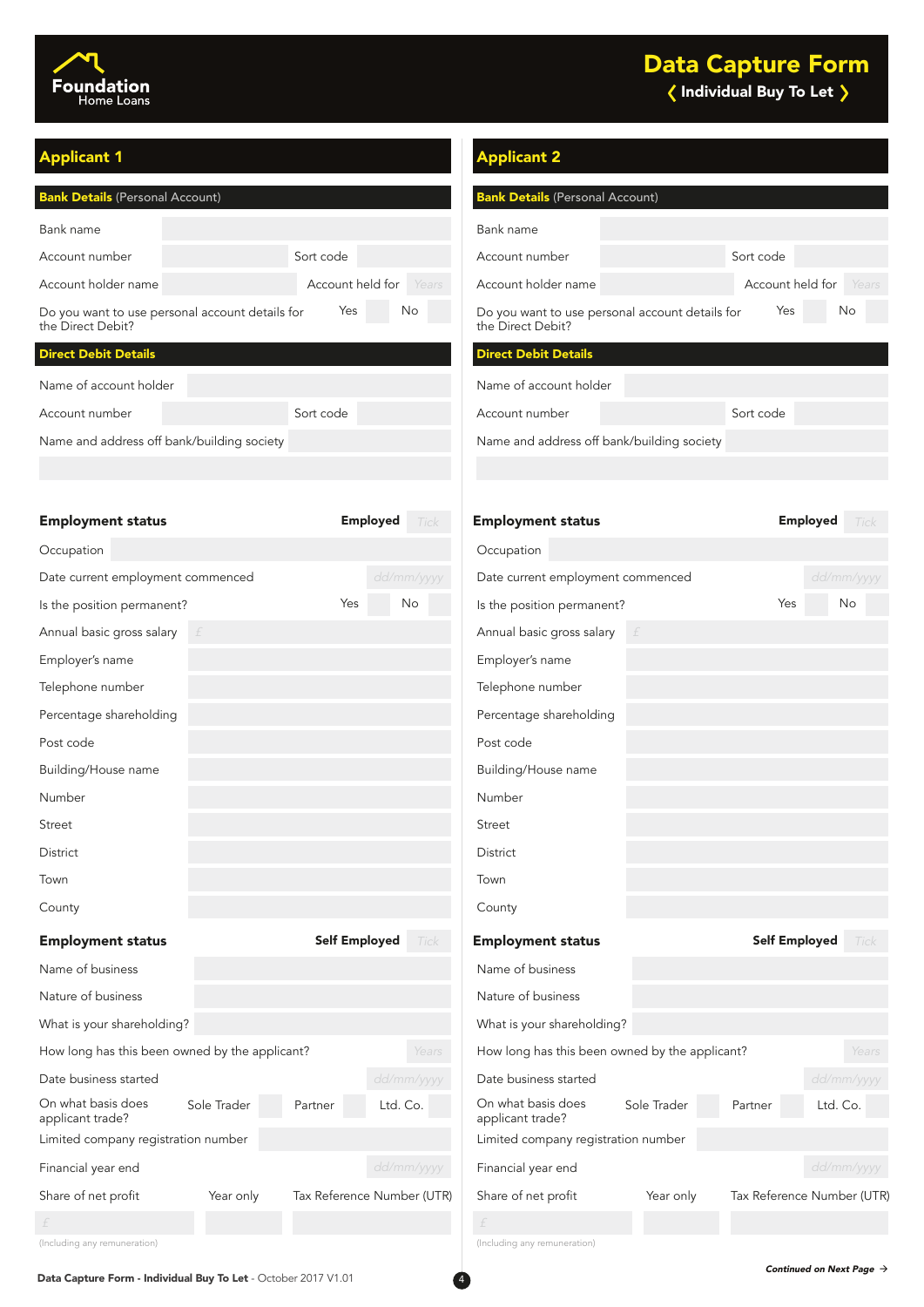

## Employment - Applicant 1 Employment - Applicant 2

#### Does the applicant have income from any other sources? Does the applicant have income from any other sources?

| No<br>Yes | Yes           |
|-----------|---------------|
| If Yes    | <b>If Yes</b> |
| Source    | Source        |
| Amount    | Amount        |
| Frequency | Frequency     |

Yes No Yes No

| If Yes    |  |  |
|-----------|--|--|
| Source    |  |  |
| Amount    |  |  |
| Frequency |  |  |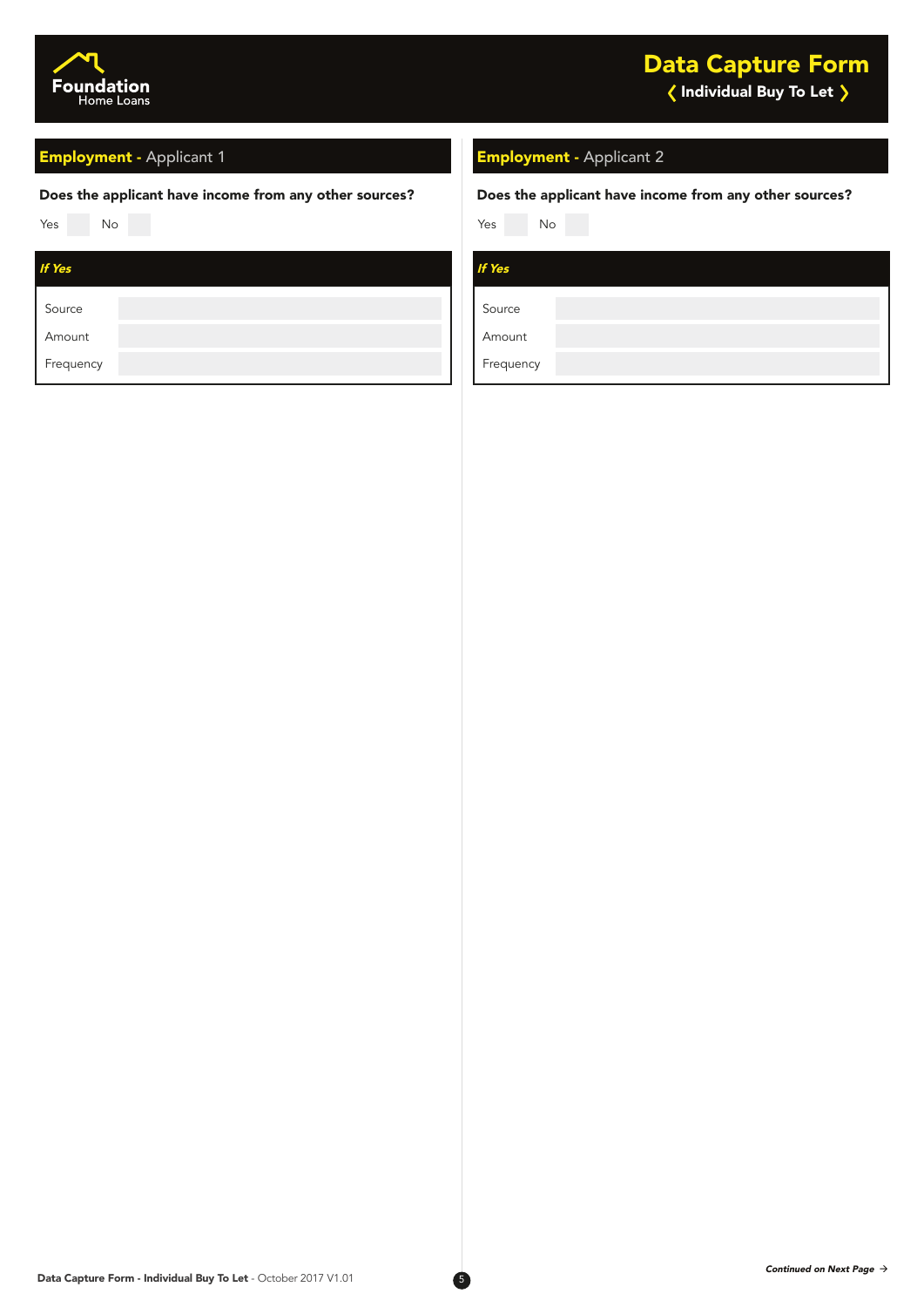

# Data Capture Form

 $\langle$  Individual Buy To Let  $\rangle$ 

#### **Mortgage**

#### Product

Purchase price or estimated value

## If Purchase

| Is Applicant 1 a First Time Buyer?                                                     |  | Yes                                |  | No               |  |  |
|----------------------------------------------------------------------------------------|--|------------------------------------|--|------------------|--|--|
| Source of deposit                                                                      |  |                                    |  |                  |  |  |
| Cash                                                                                   |  | Developer deposit                  |  |                  |  |  |
| Dividends                                                                              |  | Gifted deposit                     |  |                  |  |  |
| Loan                                                                                   |  | Sale or remortgage of other assets |  |                  |  |  |
| Combination of above                                                                   |  | Other                              |  |                  |  |  |
| Is the applicant in receipt of any discount,<br>incentives, builder or vendor deposit? |  | Yes                                |  | <b>No</b>        |  |  |
| Amount                                                                                 |  | f                                  |  |                  |  |  |
| Please provide full details                                                            |  |                                    |  |                  |  |  |
|                                                                                        |  |                                    |  |                  |  |  |
| Related to vendor?                                                                     |  | Yes                                |  | No               |  |  |
|                                                                                        |  |                                    |  |                  |  |  |
| $\blacksquare$                                                                         |  | $D$ $A - A - A$                    |  | D = == = == == = |  |  |

| Mortgage type       | Purchase   | Remortgage |
|---------------------|------------|------------|
| Fee payment options | Capitalise | Deduct     |

## If Remortgage

| Is this currently a Buy to Let?                               | Yes | Νo         |
|---------------------------------------------------------------|-----|------------|
| Original date of purchase                                     |     | dd/mm/yyyy |
| Original purchase price                                       | £   |            |
| Purpose of any additional borrowing                           |     |            |
|                                                               |     |            |
|                                                               |     |            |
| Is the property unencumbered                                  | Yes | No         |
| Are all applicants benefiting from the<br>money being raised? | Yes | No         |
| Is this application a remortgage of the                       | Yes | No         |
| borrowers current residential property?                       |     |            |

| lf No                      |            |            |
|----------------------------|------------|------------|
| Current monthly payment    | f          |            |
| Outstanding balance        | $\sqrt{2}$ |            |
| Current lender details     |            |            |
| Date this mortgage started |            | dd/mm/yyyy |

#### Repayment option

| Interest only                                      |   |                                 |  |  |  |
|----------------------------------------------------|---|---------------------------------|--|--|--|
| Repayment vehicle                                  |   |                                 |  |  |  |
| Endowment policies                                 |   | Lump sum payment                |  |  |  |
| Pensions                                           |   | Regular savings and investments |  |  |  |
| Sale of other property                             |   | Sale of security property       |  |  |  |
| Stock and shares ISA                               |   | Other                           |  |  |  |
| If other Please give details                       |   |                                 |  |  |  |
|                                                    |   |                                 |  |  |  |
| Capital repayment                                  | £ |                                 |  |  |  |
| Term required (in years)                           |   |                                 |  |  |  |
| Estimated or current monthly rental $f$            |   |                                 |  |  |  |
| Part & Part                                        |   |                                 |  |  |  |
| Yes<br>Is primary applicant a First Time Landlord? |   | No                              |  |  |  |
| Yes<br>Is primary applicant an owner occupier?     |   | No                              |  |  |  |

#### Property

| Post code                               |                           |               | Building / House name |      |  |
|-----------------------------------------|---------------------------|---------------|-----------------------|------|--|
| Number                                  |                           | <b>Street</b> |                       |      |  |
| District                                |                           |               |                       |      |  |
| Town                                    |                           |               |                       |      |  |
| County                                  |                           |               |                       |      |  |
| Property location                       |                           | England       | Wales                 |      |  |
| Property type                           |                           |               |                       |      |  |
| Occupancy type                          |                           |               |                       |      |  |
| Is there a garage?                      |                           |               | Yes                   | No   |  |
|                                         | Is there a parking space? |               | Yes                   | No   |  |
|                                         | Grade 1 listed property?  |               | Yes                   | No   |  |
| Number of bedrooms                      |                           |               |                       |      |  |
| Year built                              |                           |               |                       | уууу |  |
| If date of construction is less than 10 |                           |               | Yes                   | No   |  |

Data Capture Form - Individual Buy To Let - October 2017 V1.01

years, is a suitable warranty in place?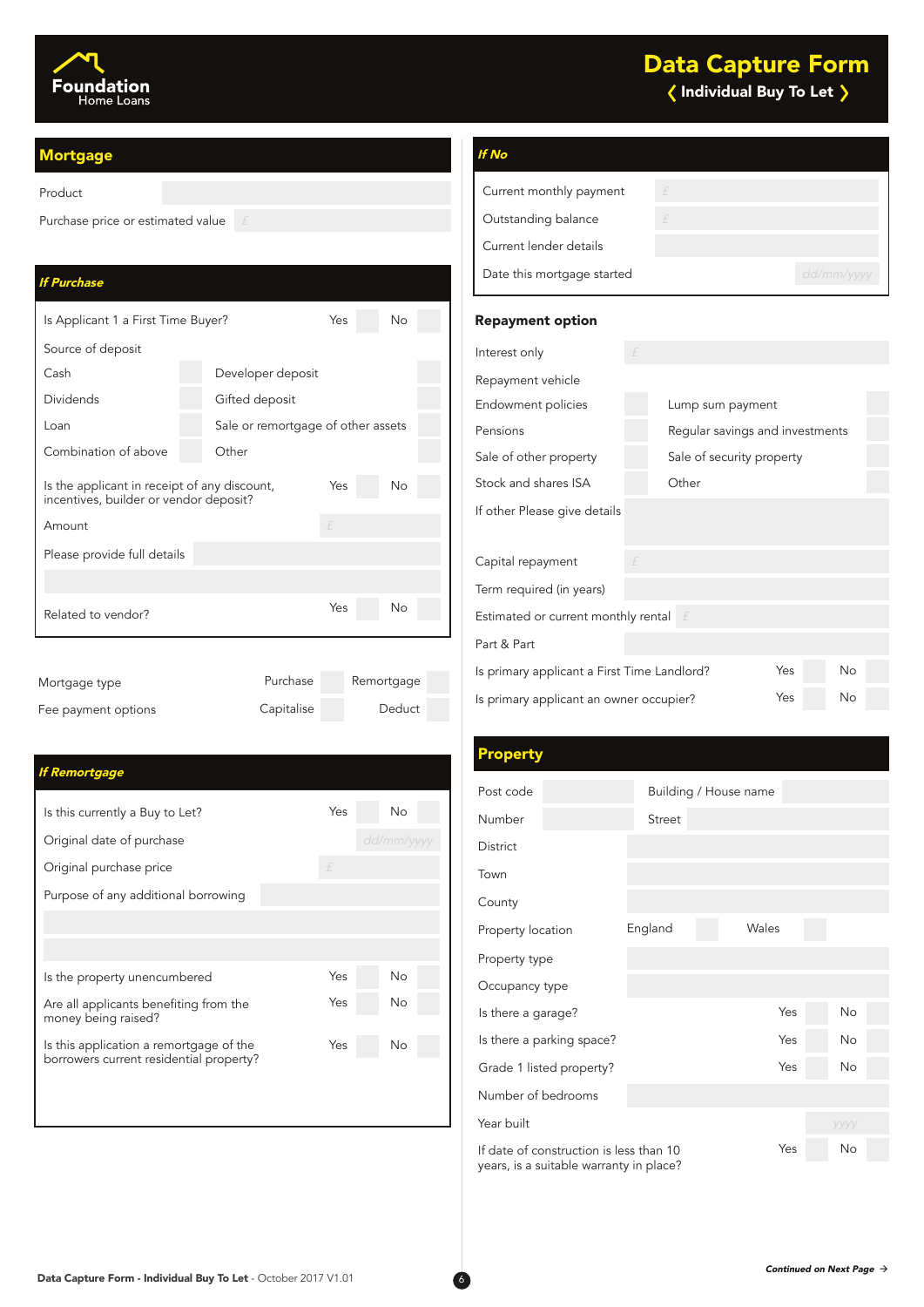

# $\langle$  Individual Buy To Let  $\rangle$ Data Capture Form

| If single household or short term let                                                                                                 | Property Tenure                                                                                     | Freehold      | Leasehold |
|---------------------------------------------------------------------------------------------------------------------------------------|-----------------------------------------------------------------------------------------------------|---------------|-----------|
| Does the property have two or more kitchens?<br>Yes<br>No.                                                                            | Unexpired lease term in years                                                                       |               |           |
|                                                                                                                                       | Has the property ever been owned by a local<br>authority, the MoD or a housing association?         |               | Yes<br>No |
| If short term let                                                                                                                     | If yes, is there externally shared open balcony<br>access                                           |               | Yes<br>No |
| Is the property suitable for occupancy under<br>Yes<br>No<br>an AST?                                                                  | Does the applicant own any land or access<br>roads adjacent to the property?                        |               | Yes<br>No |
|                                                                                                                                       | Is the property above, adjoining or adjacent to<br>commercial premises?                             |               | Yes<br>No |
| <b>If Multi Unit</b>                                                                                                                  | If Yes (please give details)                                                                        |               |           |
| Number of self-contained units                                                                                                        |                                                                                                     |               |           |
| Description of units                                                                                                                  |                                                                                                     |               |           |
|                                                                                                                                       |                                                                                                     |               |           |
|                                                                                                                                       |                                                                                                     |               |           |
|                                                                                                                                       |                                                                                                     |               |           |
| <b>If Flat</b>                                                                                                                        |                                                                                                     |               |           |
| No. of floors in block<br>Studio<br>Yes<br>No                                                                                         |                                                                                                     |               |           |
| What floor is the flat on?<br>No. of flats in block                                                                                   |                                                                                                     |               |           |
| Purpose Built<br>Property Type<br>Converted                                                                                           |                                                                                                     |               |           |
| Is there a lift?<br>Yes<br>No                                                                                                         |                                                                                                     |               |           |
|                                                                                                                                       | If yes, is the property above or adjacent to a<br>commercial food outlet?                           |               | Yes<br>No |
| If Studio, is the Studio flat greater than 30sqm<br>in size and have separate bathroom and a<br>Yes<br>No<br>natural source of light? | Does the applicant own any land or access<br>roads adjacent to the property?                        |               | Yes<br>No |
| Is the property of standard construction?<br>Yes<br>No                                                                                | If Yes to any of the above (please give details)                                                    |               |           |
| If No (please specify type of construction)                                                                                           |                                                                                                     |               |           |
|                                                                                                                                       |                                                                                                     |               |           |
|                                                                                                                                       |                                                                                                     |               |           |
|                                                                                                                                       |                                                                                                     |               |           |
|                                                                                                                                       |                                                                                                     |               |           |
|                                                                                                                                       |                                                                                                     |               |           |
|                                                                                                                                       |                                                                                                     |               |           |
|                                                                                                                                       |                                                                                                     |               |           |
|                                                                                                                                       |                                                                                                     |               |           |
| Is the property a basement flat?<br>Yes<br>No                                                                                         | Proposed or current tenancy agreement                                                               |               |           |
| If the property is a basement flat; is the                                                                                            | AST                                                                                                 | Corporate let | Other     |
| property in London, greater than 30sqm in size<br>Yes<br>No<br>and have a natural source of light?                                    |                                                                                                     |               |           |
| "If Multi Unit or HMO                                                                                                                 | If the tenancy agreement is an AST, what is the<br>term of the AST?                                 |               |           |
| Is the property currently occupied as a single<br>Yes<br>No                                                                           | If the occupancy type is a single household and<br>tenancy agreement is an AST; Are there more than |               | Yes       |
| dwelling?<br>Maximum number of permitted occupants                                                                                    | 4 named individuals on the tenancy agreement?                                                       |               |           |
|                                                                                                                                       |                                                                                                     |               |           |